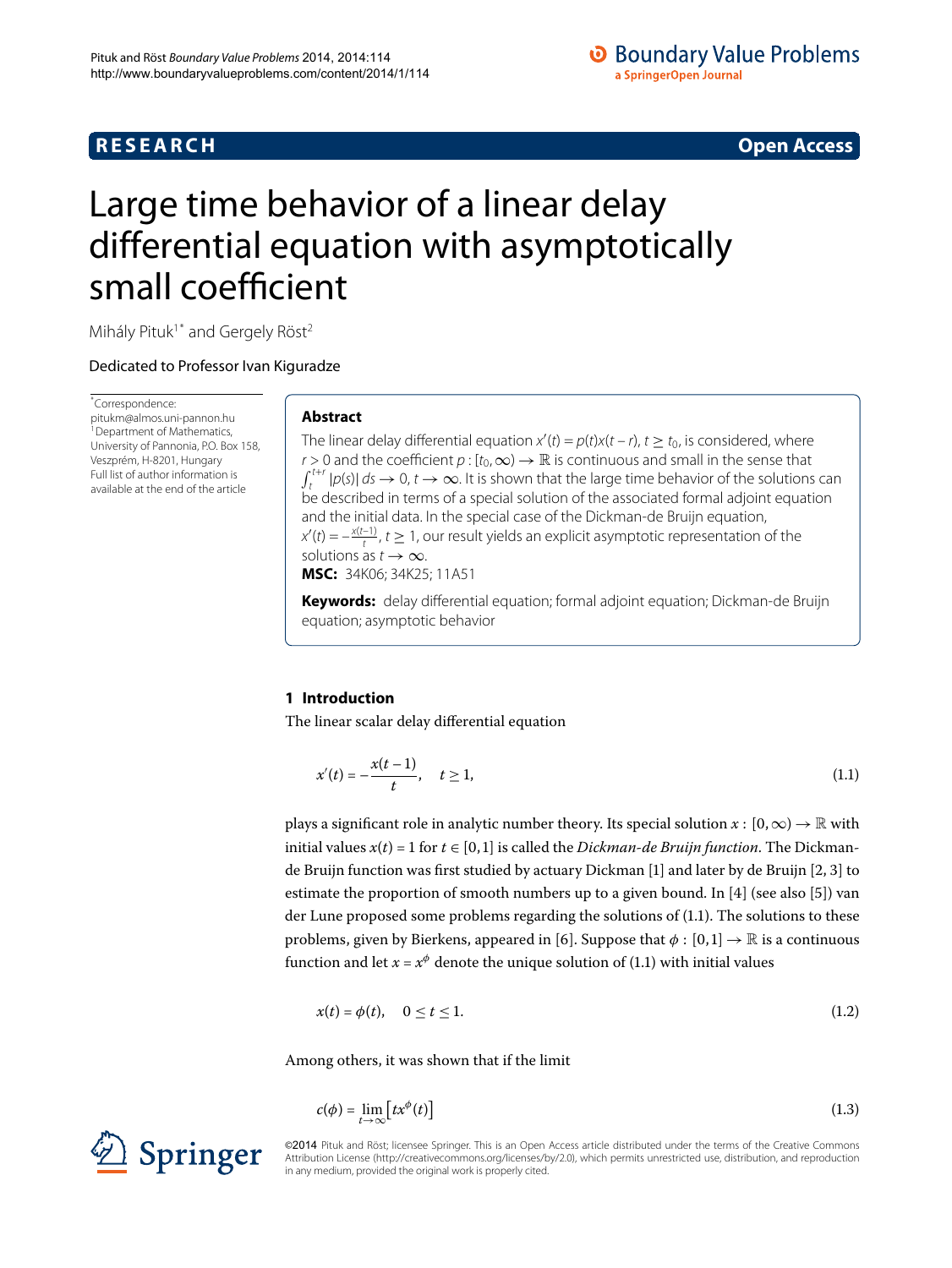exists and is finite, then its value is given by

<span id="page-1-1"></span><span id="page-1-0"></span>
$$
c(\phi) = \phi(1) - \int_0^1 \phi(t) \, dt. \tag{1.4}
$$

We emphasize that the solution presented in  $[6]$  $[6]$  does not imply the existence of the limit  $(1.3).$  $(1.3).$  $(1.3).$ 

Our aim in this paper is twofold. First, we give an alternative proof of the limit relation  $(1.4)$  $(1.4)$  $(1.4)$  including the existence of the limit in  $(1.3)$ . Second, we will show that the above result on the Dickman-de Bruijn equation  $(1.1)$  $(1.1)$  $(1.1)$  can be extended to the general linear equation

<span id="page-1-7"></span>
$$
x'(t) = p(t)x(t - r), \quad t \ge t_0,
$$
\n(1.5)

where  $r > 0$ ,  $t_0 \in \mathbb{R}$  and  $p : [t_0, \infty) \to \mathbb{R}$  is a continuous function such that

<span id="page-1-2"></span>
$$
\int_{t}^{t+r} |p(s)| ds \to 0 \quad \text{as } t \to \infty.
$$
 (1.6)

Our main result (see Theorem 3[.](#page-6-0)3 below) provides an asymptotic description of the so-lutions of (1[.](#page-1-1)5). The asymptotic formula is given in terms of the initial data and a special solution of the associated formal adjoint equation

$$
y'(t) = -p(t+r)y(t+r), \quad t \ge t_0.
$$
\n(1.7)

<span id="page-1-3"></span>The special solution of  $(1.7)$  is eventually positive, it has bounded growth and it is unique up to a constant multiple.

<span id="page-1-4"></span>The large time behavior of the solutions of  $(1.1)$  is discussed in Section 2 and our general result on the asymptotic description of the solutions (1[.](#page-1-1)5) is presented in Section 3.

### **2 Large time behavior of the Dickman-de Bruijn equation**

In this section, we prove the existence of the limit  $(1.3)$  for the solutions of  $(1.1)$ .

**Theorem 2.1** *Suppose that*  $\phi$  :  $[0,1] \rightarrow \mathbb{R}$  *is a continuous function and let*  $x^{\phi}$  *be the unique solution of the initial value problem* (1[.](#page-0-3)1) and (1.2). Then

<span id="page-1-6"></span><span id="page-1-5"></span>
$$
\lim_{t \to \infty} \left[ tx^{\phi}(t) \right] = \phi(1) - \int_0^1 \phi(t) dt.
$$
\n(2.1)

The proof of Theorem 2[.](#page-1-4)1 will be based on the identity

$$
tx^{\phi}(t) - \int_{t-1}^{t} x^{\phi}(s) ds = c(\phi), \quad t \ge 1,
$$
\n(2.2)

where  $c(\phi)$  is the constant given by (1[.](#page-1-0)4). Using (1.1), it is easily shown that the derivative of the function on the left-hand side of (2.2) is equal to 0 identically on  $(1, \infty)$ . This, together with  $(1.4)$ , implies  $(2.2)$ . Since the proof is straightforward, we omit it.

Now we can give a simple short proof of Theorem 2[.](#page-1-4)1.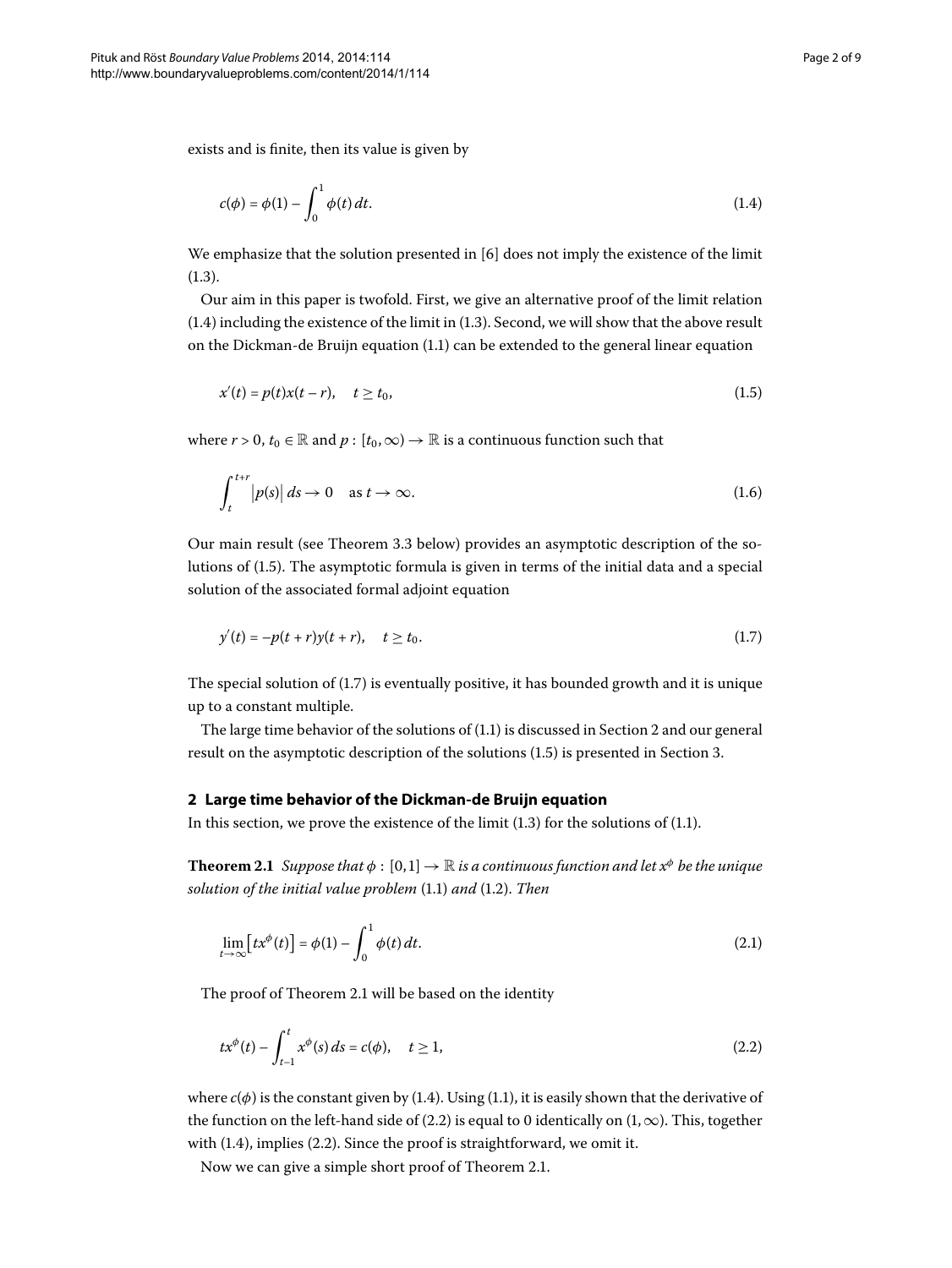*Proof of Theorem* 2[.](#page-1-4)1 Write  $x^{\phi} = x$  for brevity. First we show that

<span id="page-2-2"></span><span id="page-2-1"></span>
$$
M = \sup_{t \ge 1} [t |x(t)|] < \infty. \tag{2.3}
$$

Define

<span id="page-2-0"></span>
$$
u(t) = tx(t), \quad t \ge 0. \tag{2.4}
$$

Then  $(2.2)$  can be written in the form

$$
u(t) = c + \int_{t-1}^{t} \frac{u(s)}{s} ds, \quad t \ge 1,
$$
\n(2.5)

where *c* = *c*( $\phi$ ). From this, we find for *t*  $\geq$  2,

$$
|u(t)| \leq |c| + \int_{t-1}^t \frac{|u(s)|}{s} ds \leq |c| + \int_1^t \frac{|u(s)|}{s} ds = K + \int_2^t \frac{|u(s)|}{s} ds,
$$

where

$$
K=|c|+\int_1^2\frac{|u(s)|}{s}\,ds.
$$

From the last inequality, by the application of Gronwall's lemma (see, *e.g.*, [\[](#page-8-8)7, Chapter 1, Lemma 3.1]), we conclude that

$$
|u(t)| \leq K \exp\biggl(\int_2^t \frac{1}{s} \, ds\biggr) = \frac{Kt}{2}, \quad t \geq 2.
$$

Hence

$$
\sup_{t\geq 2}\frac{|u(t)|}{t}\leq \frac{K}{2}.
$$

From this and (2.5), we find for  $t \geq 3$ ,

$$
|u(t)| \leq |c| + \int_{t-1}^{t} \frac{|u(s)|}{s} ds \leq |c| + \frac{K}{2}.
$$

In view of  $(2.4)$ , this implies  $(2.3)$ .

From (2[.](#page-1-5)2) and (2.3), we obtain for  $t \ge 2$ ,

$$
|tx(t) - c| = \left| \int_{t-1}^{t} x(s) ds \right| \leq \int_{t-1}^{t} |x(s)| ds \leq \int_{t-1}^{t} \frac{M}{s} ds \leq \frac{M}{t-1}.
$$

Letting  $t \to \infty$  in the last inequality, we obtain

$$
\lim_{t\to\infty}[tx(t)-c]=0
$$

which is equivalent to the limit relation (2.1).  $\Box$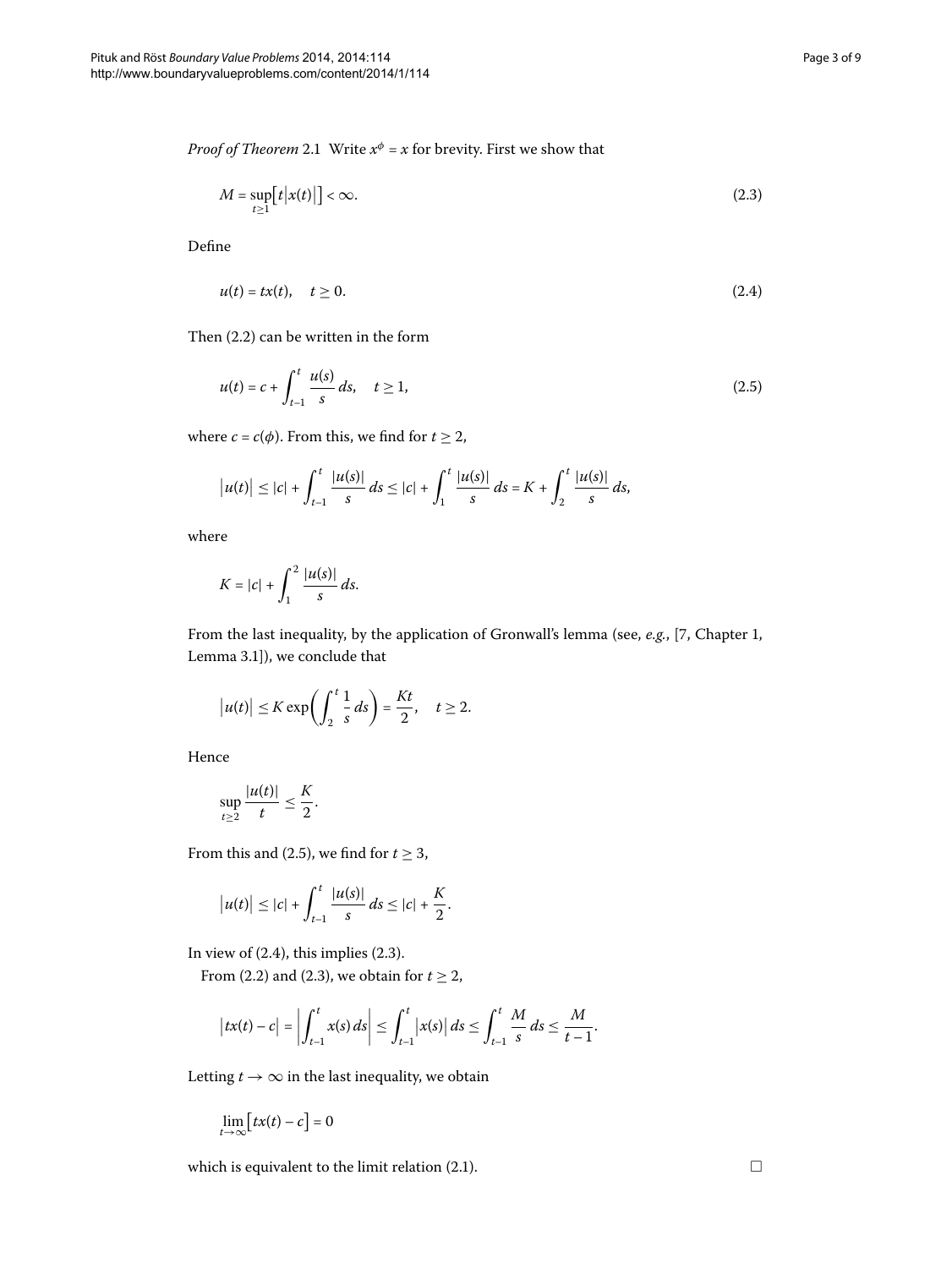<span id="page-3-0"></span>We remark that the existence of the limit in  $(1.3)$  $(1.3)$  $(1.3)$  can also be deduced from the results by Győri and the first author (see  $[8,$  $[8,$  Theorem 3.3] and its proof) and by Diblík (see  $[9,$ Theorem 18 and Example 20]). However, the above results cannot be used to compute the value of the limit explicitly in terms of the initial data.

## <span id="page-3-1"></span>**3 Main result**

In this section, we present our main result on the large time behavior of the solutions of  $(1.5)$  $(1.5)$  $(1.5)$ . First we show that under the smallness condition  $(1.6)$  the formal adjoint equation has an eventually positive solution with bounded growth.

**Theorem 3[.](#page-1-2)1** *Suppose condition* (1.6) *holds*. *Then* (1.7) *has a solution*  $y: [t_0, \infty) \to \mathbb{R}$ *which is positive for all large t and such that*

<span id="page-3-2"></span>
$$
\limsup_{t \to \infty} \frac{y(t+r)}{y(t)} < \infty. \tag{3.1}
$$

We will prove Theorem 3[.](#page-3-1)1 by applying a technique known from the oscillation theory of delay differential equations (see [\[](#page-8-11)10, Section 2.3]).

*Proof* Let  $p_+$  and  $p_-$  denote the positive part and the negative part of  $p$ , respectively, defined by

$$
p_{\pm}(t) = \max\big\{0, \pm p(t)\big\}, \quad t \ge t_0.
$$

Since  $0 \le p_- \le |p|$ , by virtue of (1.6), there exists  $t_1 > t_0$  such that

$$
\int_t^{t+r} p_-(s) \, ds \leq \frac{1}{e}, \quad t \geq t_1.
$$

Let  $C([t_1,\infty),\mathbb{R})$  be the space of continuous functions mapping  $[t_1,\infty)$  into  $\mathbb R$  with the topology of uniform convergence on compact subsets of  $[t_1, \infty)$ . Let  $\Omega$  denote the set of functions from  $C([t_1,\infty),\mathbb{R})$  which satisfy the system of inequalities

$$
\exp\biggl(-e\int_{t_1}^t p_+(s+r)\,ds\biggr)\leq y(t)\leq \exp\biggl(e\int_{t_1}^t p_-(s+r)\,ds\biggr),\quad t\geq t_1,
$$

and

$$
\frac{y(t+r)}{y(t)} \leq e, \quad t \geq t_1.
$$

Clearly,  $\Omega$  is a nonempty, closed and convex subset of  $C([t_1,\infty),\mathbb{R})$ . Define the operator  $F: \Omega \to C([t_1,\infty),\mathbb{R})$  by

$$
F(y)(t) = \exp\bigg(-\int_{t_1}^t \frac{p(s+r)y(s+r)}{y(s)}\,ds\bigg), \quad t \geq t_1, y \in \Omega.
$$

It is easily verified that *F* is continuous and  $F(\Omega) \subset \Omega$ . Furthermore, the functions from *F*( $\Omega$ ) are uniformly bounded and equicontinuous on each compact subinterval of [ $t_1$ , $\infty$ ).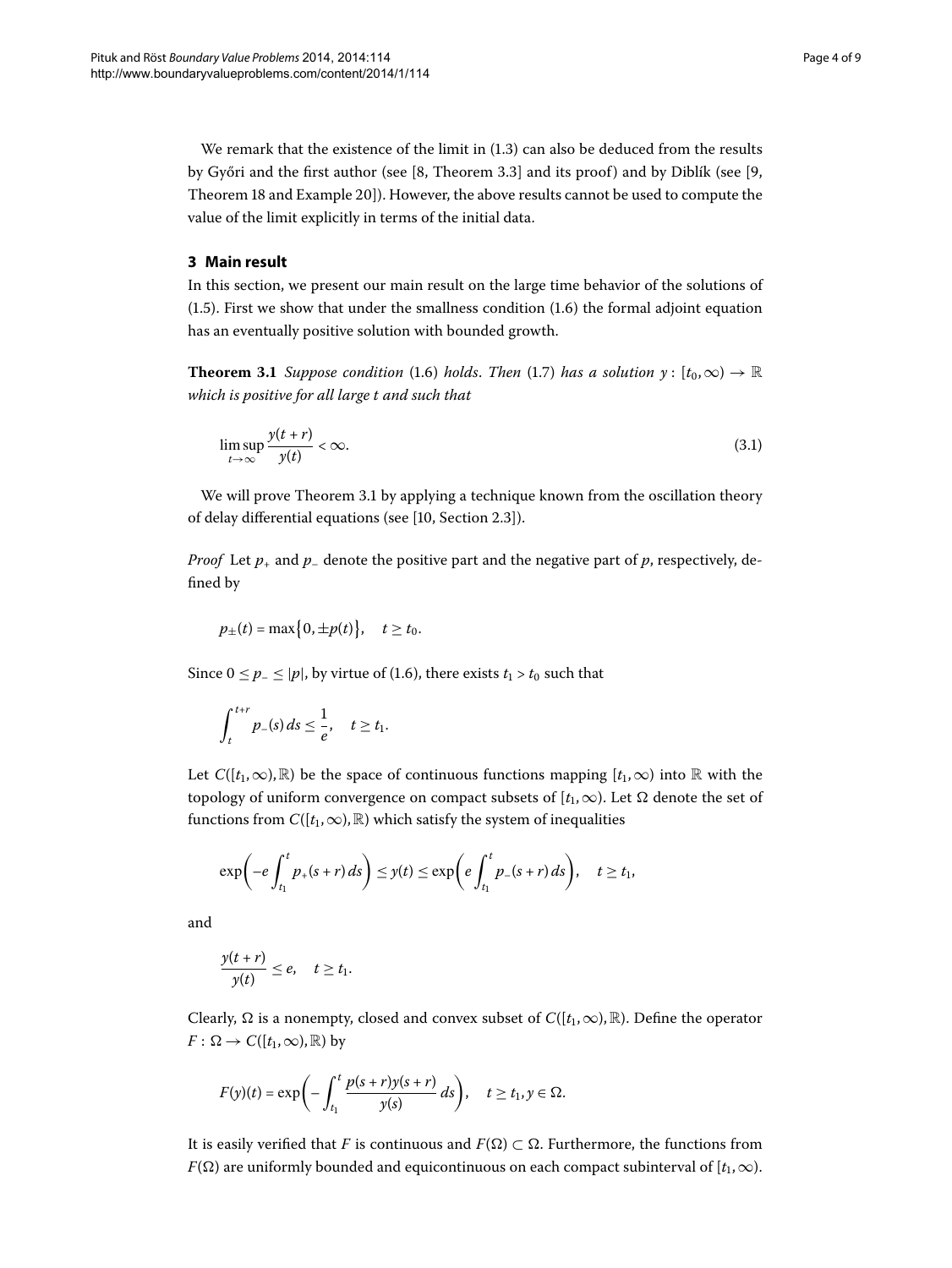Therefore, by the Arzela-Ascoli theorem, the closure of  $F(\Omega)$  is compact in  $C([t_1,\infty),\mathbb{R})$ . By the application of the Schauder-Tychonoff fixed point theorem, we conclude that there exists  $\gamma \in \Omega$  such that  $F(\gamma) = \gamma$ . It is easily seen that this fixed point  $\gamma$  is a solution of (1.7) on  $[t_1,\infty)$  with property (3[.](#page-3-2)1). Clearly, the solution  $\gamma$  :  $[t_1,\infty) \to \mathbb{R}$  can be extended backward to all *t* ∈  $[t_0, t_1)$  by the method of steps.  $□$ 

It should be noted that under the smallness condition  $(1.6)$ ,  $(1.7)$  may have a positive solution which does not satisfy condition  $(3.1)$  $(3.1)$  $(3.1)$ . Indeed, the equation

$$
y'(t) = 2te^{-2t-1}y(t+1), \quad t \ge 0,
$$

<span id="page-4-3"></span>a special case of (1.7) when  $r = 1$ ,  $t_0 = 0$  and  $p(t) = -2(t-1)e^{-2t+1}$ , has the positive solution  $y(t) = e^{t^2}$  for which the ratio  $y(t + 1)/y(t) = e^{2t+1}$  is unbounded as  $t \to \infty$ .

In the next theorem, we show that up to a constant multiple the special solution of  $(1.7)$  $(1.7)$  $(1.7)$ described in Theorem 3[.](#page-3-1)1 is unique.

**Theorem 3.2** *Suppose condition* (1.6) *holds*. Let  $y_1$  *and*  $y_2$  *be eventually positive solutions of* (1[.](#page-3-2)7) *satisfying condition* (3.1). *Then*  $y_2$  *is a constant multiple of*  $y_1$ *.* 

*Proof* We begin with two simple observations[.](#page-1-2) First, if  $\gamma$  is a solution of (1.7), then

<span id="page-4-2"></span><span id="page-4-1"></span>
$$
y(t) = y(t_1) - \int_{t_1}^t p(s+r)y(s+r) \, ds \quad \text{whenever } t \ge t_1 \ge t_0. \tag{3.2}
$$

Second, if *y* is a solution of (1.7) which is positive on [*T*,  $\infty$ ) for some *T* > *t*<sub>0</sub> and satisfies condition  $(3.1)$ , then

<span id="page-4-0"></span>
$$
y(t) \le y(t_1) \exp\left(M \int_{t_1}^t \left| p(s+r) \right| ds\right) \quad \text{whenever } t \ge t_1 \ge T,
$$
\n(3.3)

where *M* is an arbitrary constant such that

$$
M \ge \sup_{t \ge T} \frac{y(t+r)}{y(t)}.\tag{3.4}
$$

Indeed, from (1[.](#page-1-2)7) we find for  $t \geq T$ ,

$$
y'(t) = -p(t+r)\frac{y(t+r)}{y(t)}y(t).
$$

Hence

$$
y(t) = y(t_1) \exp\biggl(-\int_{t_1}^t p(s+r) \frac{y(s+r)}{y(s)} ds\biggr), \quad t \geq t_1 \geq T.
$$

This, together with  $(3.4)$  $(3.4)$  $(3.4)$ , implies  $(3.3)$ .

By assumptions, there exists  $T > t_0$  such that both solutions  $y_1$  and  $y_2$  are positive on [ $T$ , $\infty$ ) and satisfy condition (3[.](#page-3-2)1). As noted before (see (3.3)), if *M* > 1 is sufficiently large,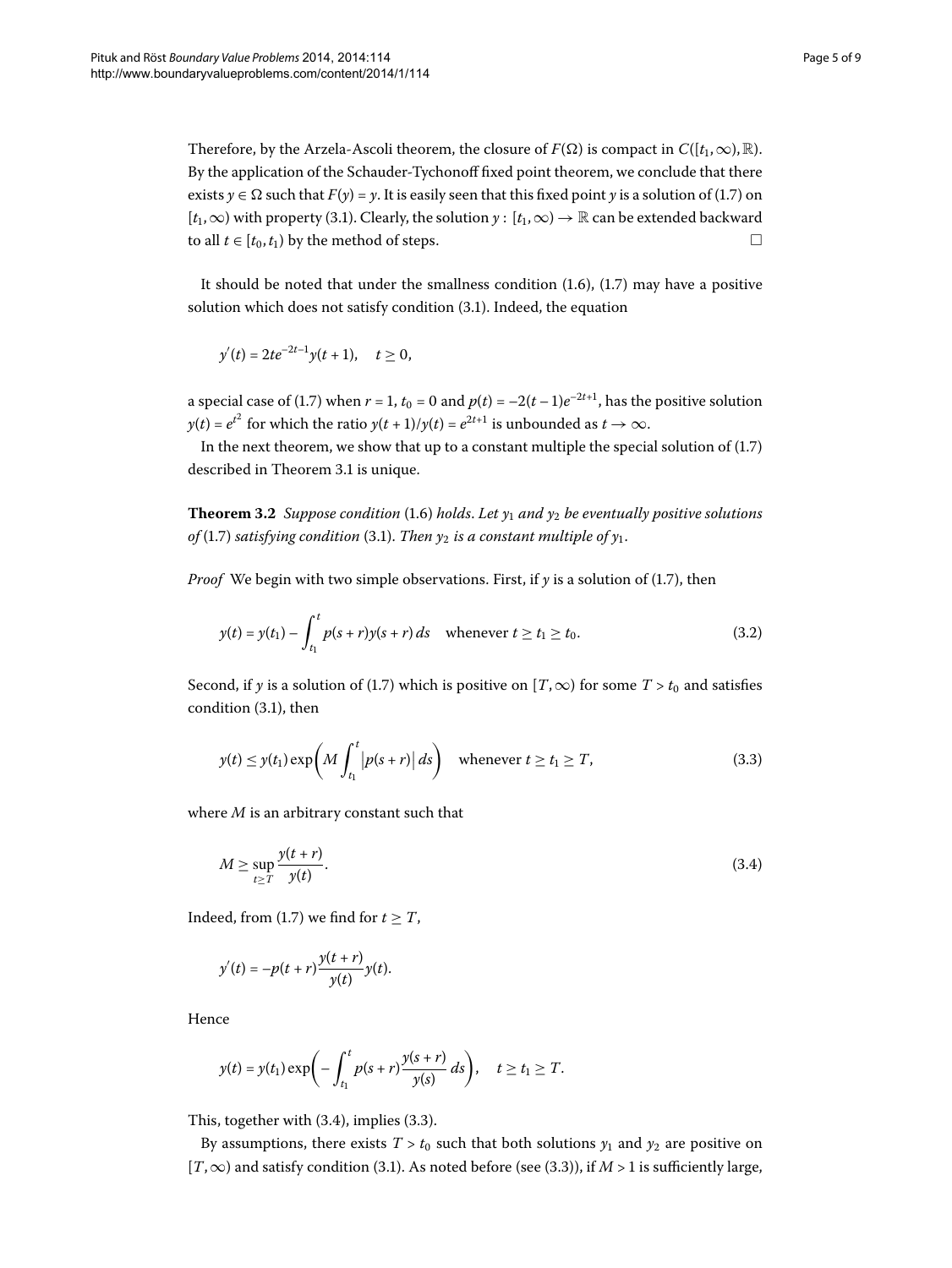then

<span id="page-5-1"></span><span id="page-5-0"></span>
$$
y_j(t) \le y_j(t_1) \exp\left(M \int_{t_1}^t |p(s+r)| ds\right) \quad \text{whenever } t \ge t_1 \ge T, j = 1, 2. \tag{3.5}
$$

Since  $M > 1$ , if  $q > 0$  is sufficiently small, then  $e^{qM} < M$ . By virtue of (1.6), there exists  $t_1 > T$ such that

$$
\int_{t}^{t+r} |p(s)| ds < q, \quad t \ge t_1. \tag{3.6}
$$

We will show that  $y_2(t) = cy_1(t)$  for all  $t \ge t_1$ , where  $c = y_2(t_1)/y_1(t_1)$ . In view of the linearity of (1.7), the function  $y_3 = cy_1$  is a solution of (1.7) and, by virtue of (3.5), the quantity

$$
S = \sup_{t \ge t_1} \left[ \left| y_2(t) - y_3(t) \right| \exp \left( -M \int_{t_1}^t \left| p(s+r) \right| ds \right) \right]
$$

is finite[.](#page-1-2) Applying (3.2) to both solutions  $y_2$  and  $y_3$  of (1.7) and taking into account that *y*<sub>3</sub>(*t*<sub>1</sub>) = *y*<sub>2</sub>(*t*<sub>1</sub>), we obtain, for *t*  $\ge t_1$ ,

$$
|y_2(t) - y_3(t)| = \left| \int_{t_1}^t p(s+r)(y_2(s+r) - y_3(s+r)) ds \right|
$$
  
\n
$$
\leq \int_{t_1}^t |p(s+r)||y_2(s+r) - y_3(s+r)| ds
$$
  
\n
$$
\leq S \int_{t_1}^t |p(s+r)| \exp\left(M \int_{t_1}^{s+r} |p(u+r)| du\right) ds
$$
  
\n
$$
= S \int_{t_1}^t |p(s+r)| \exp\left(M \int_{t_1}^s |p(u+r)| du\right) \exp\left(M \int_{s}^{s+r} |p(u+r)| du\right) ds
$$
  
\n
$$
\leq S e^{qM} \int_{t_1}^t |p(s+r)| \exp\left(M \int_{t_1}^s |p(u+r)| du\right) ds
$$
  
\n
$$
= S e^{qM} \left[ \frac{1}{M} \exp\left(M \int_{t_1}^s |p(u+r)| du\right) \right]_{t_1}^t
$$
  
\n
$$
\leq S \frac{e^{qM}}{M} \exp\left(M \int_{t_1}^t |p(u+r)| du\right),
$$

where the last but one inequality is a consequence of  $(3.6)$ . From the last inequality, we obtain

$$
\left|y_2(t)-y_3(t)\right|\exp\left(-M\int_{t_1}^t\left|p(u+r)\right|du\right)\leq S\frac{e^{qM}}{M},\quad t\geq t_1.
$$

Hence

$$
S \le \frac{e^{qM}}{M}S.
$$

Since  $e^{qM} < M$ , this implies that *S* = 0 and therefore  $y_2(t) = y_3(t) = cy_1(t)$  for all  $t \in [t_1, \infty)$ . Finally, by the uniqueness of the backward continuation of the solutions of  $(1.7)$  $(1.7)$  $(1.7)$ , we conclude that  $y_2(t) = cy_1(t)$  for all  $t \in [t_0, \infty)$ .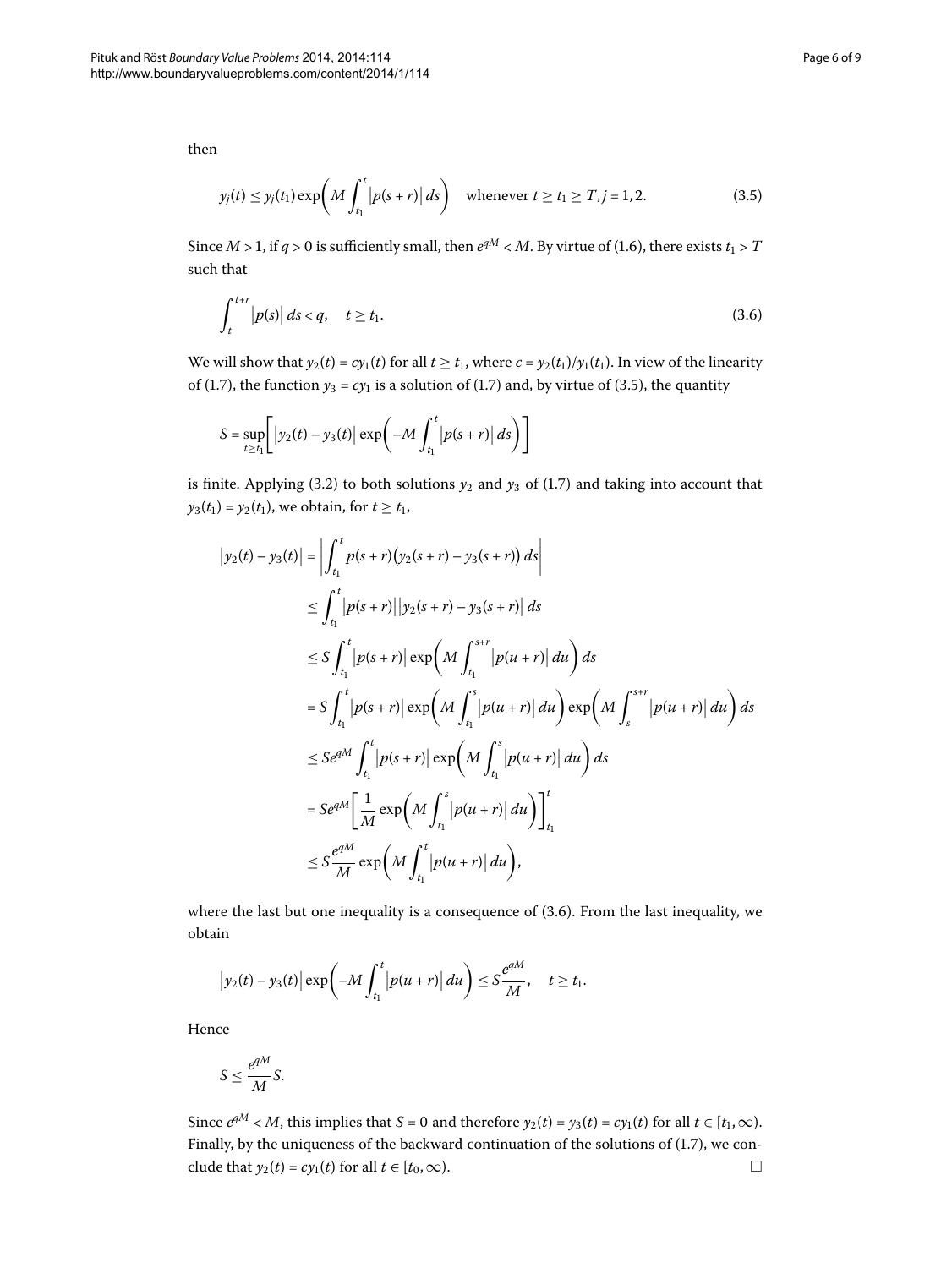<span id="page-6-0"></span>Now we can formulate our main result about the large time behavior of the solutions of  $(1.5).$  $(1.5).$  $(1.5).$ 

**Theorem 3.3** Suppose condition (1.6) holds. Let  $x^{\phi}$  denote the solution of (1.5) with initial *data*

<span id="page-6-4"></span><span id="page-6-1"></span>
$$
x(t) = \phi(t), \quad t_0 - r \le t \le t_0,
$$
\n(3.7)

*where*  $\phi$  :  $[t_0 - r, t_0] \rightarrow \mathbb{R}$  *is a continuous function. Then* 

<span id="page-6-6"></span>
$$
x^{\phi}(t) = \frac{1}{y(t)} \big(c(\phi) + o(1)\big), \quad t \to \infty,
$$
\n(3.8)

*where y is any eventually positive solution of* (1[.](#page-1-2)7) *satisfying* (3.1) *and c*( $\phi$ ) *is a constant given by*

$$
c(\phi) = \phi(t_0)y(t_0) + \int_{t_0 - r}^{t_0} p(s+r)\phi(s)y(s+r) ds.
$$
\n(3.9)

As shown in Theorem 3[.](#page-6-1)2, the special solution  $y$  of (1.7) in the asymptotic relation (3.8) is unique up to a constant multiple[.](#page-6-1) Thus,  $(3.8)$  gives the same asymptotic representation independently of the choice of *y*.

Theorem 3[.](#page-1-4)3 is a generalization of Theorem 2.1 to (1.5). Indeed, in the special case  $r = 1$ ,  $t_0 = 1$  and  $p(t) = -t^{-1}$ ; (1[.](#page-0-1)5) reduces to the Dickman-de Bruijn equation (1.1). Its formal adjoint equation

<span id="page-6-5"></span>
$$
y'(t) = \frac{y(t+1)}{t+1}, \quad t \ge 1,
$$

has the positive solution  $y(t) = t$  satisfying condition (3[.](#page-6-0)1). Therefore, Theorem 3.3 applies and its conclusion reduces to the limit relation  $(1.3)$ .

For qualitative results similar to Theorem 3[.](#page-6-0)3[,](#page-8-10) see  $[8, 9, 11, 12]$  and the references therein.

<span id="page-6-7"></span>The proof of Theorem 3[.](#page-6-0)3 will be based on the well-known duality between the solutions of a linear delay differential equation and its formal adjoint equation (see [\[](#page-8-8)7, Section 6.3]). Namely,

<span id="page-6-2"></span>
$$
x(t)y(t) + \int_{t}^{t+r} p(s)x(s-r)y(s) ds = \text{constant}
$$
\n(3.10)

for  $t \ge t_0$  whenever *x* and *y* are solutions of (1[.](#page-1-2)5) and (1.7), respectively. We will also need the following simple lemma.

**Lemma 3.4** Let  $c \in \mathbb{R}$  and suppose that  $a : [t_0, \infty) \to \mathbb{R}$  is a continuous function such that

<span id="page-6-3"></span>
$$
\int_{t}^{t+r} |a(s)| ds \to 0, \quad t \to \infty.
$$
\n(3.11)

*Then every continuous solution of the integral equation*

$$
z(t) = c + \int_{t}^{t+r} a(s)z(s-r) \, ds, \quad t \ge t_0,
$$
\n(3.12)

*converges to c as t*  $\rightarrow \infty$ .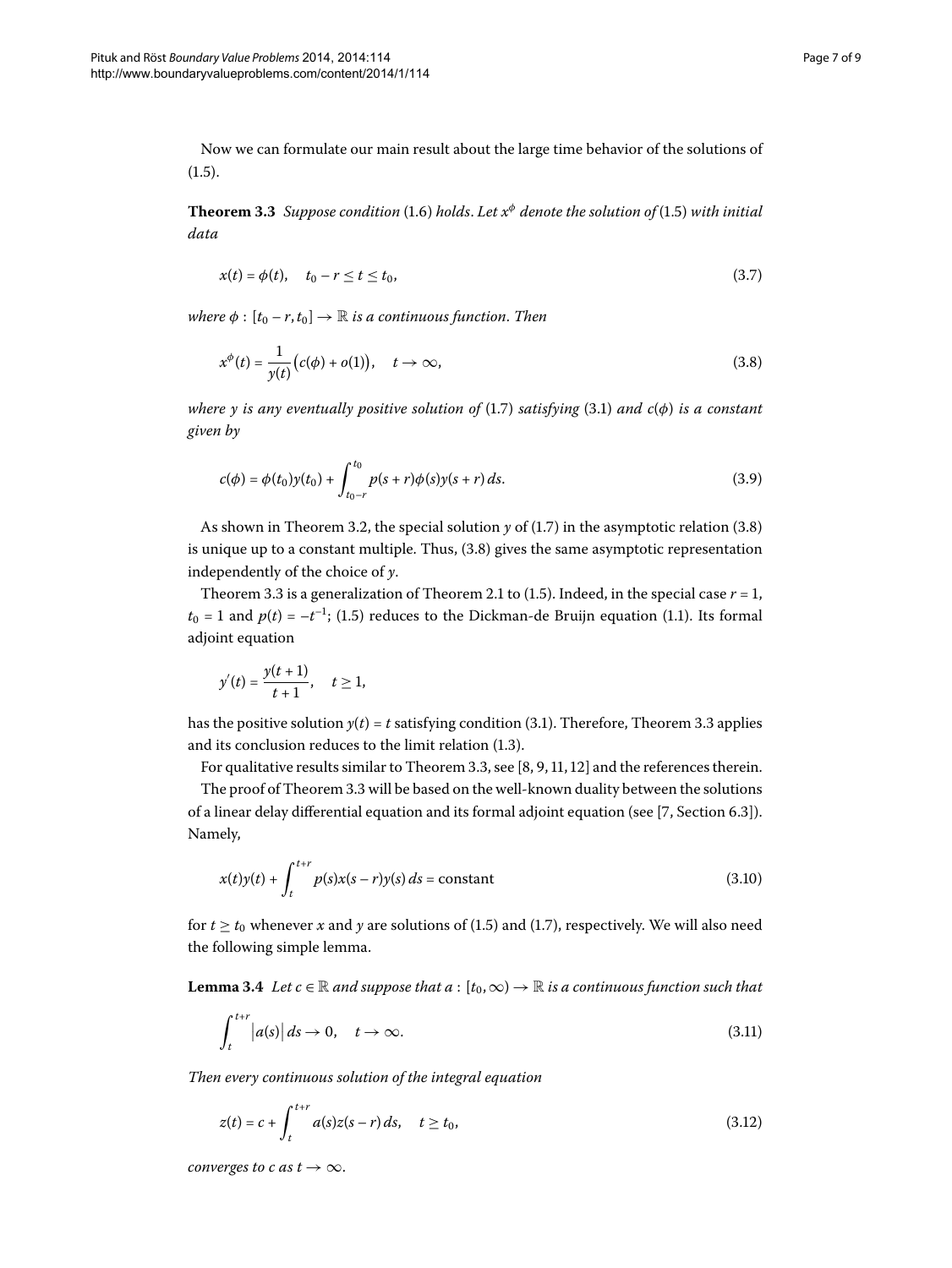*Proof* Let  $q \in (0, 1)$ . By virtue of (3.11), there exists  $T > t_0$  such that

<span id="page-7-0"></span>
$$
\int_{t}^{t+r} |a(s)| ds < q, \quad t \ge T. \tag{3.13}
$$

Define

<span id="page-7-2"></span><span id="page-7-1"></span>
$$
M = \max_{T-r \leq t \leq T} |z(t)|.
$$

Choose a constant *K* such that

$$
K > \max\{M, |c|(1-q)^{-1}\}.
$$
\n(3.14)

Clearly,  $|z(t)| \leq M < K$  for  $t \in [T - r, T]$  and we claim that

$$
|z(t)| < K \quad \text{for all } t \ge T - r. \tag{3.15}
$$

Otherwise, there exists  $t_1 > T$  such that

$$
|z(t)| < K
$$
 for  $t \in [T - r, t_1)$  and  $|z(t_1)| = K$ .

From this and  $(3.12)$  $(3.12)$  $(3.12)$ , we find that

$$
K = |z(t_1)| \le |c| + \int_{t_1}^{t_1+r} |a(s)||z(s - r)| ds
$$
  
 
$$
\le |c| + K \int_{t_1}^{t_1+r} |a(s)| ds \le |c| + Kq,
$$

the last inequality being a consequence of (3[.](#page-7-0)13). Hence  $K \leq |c|(1 - q)^{-1}$ , contradicting  $(3.14)$  $(3.14)$  $(3.14)$ . Thus,  $(3.15)$  holds.

From (3.12) and (3.15), we find for  $t \geq T$ ,

<span id="page-7-3"></span>
$$
\left|z(t)-c\right|\leq \int_{t}^{t+r}\left|a(s)\right|\left|z(s-r)\right|ds\leq K\int_{t}^{t+r}\left|a(s)\right|ds.
$$

Letting  $t \to \infty$  in the last inequality and using (3.11), we conclude that  $z(t) \to c$  as  $t \to \infty$ .

Now we are in a position to give a proof of Theorem 3.3.

*Proof of Theorem* 3[.](#page-1-2)3 Write  $x^{\phi} = x$  for brevity and let *y* be a solution of (1.7) which is positive on  $[t_1,\infty)$  for some  $t_1 > t_0$  and satisfies condition (3[.](#page-3-2)1). By virtue of (3.7) and (3.10), we have

$$
x(t)y(t) + \int_{t}^{t+r} p(s)x(s-r)y(s) ds = c(\phi)
$$
\n(3.16)

for  $t \ge t_0$  with  $c(\phi)$  as in (3.9). If we let

$$
z(t) = x(t)y(t), \quad t \ge t_0,
$$